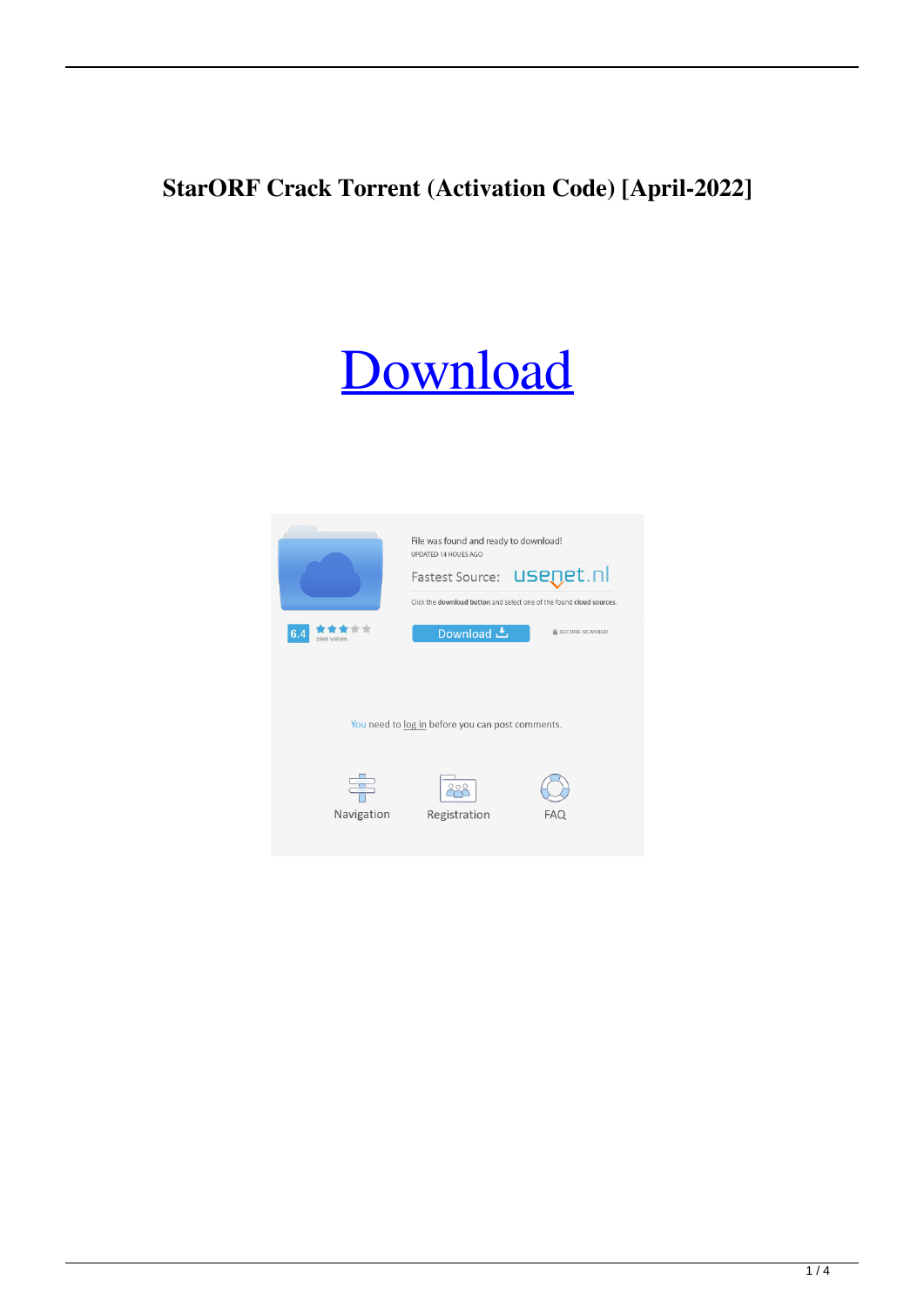#### **StarORF Free Download For PC**

StarORF is a handy application that facilitates the identification of the protein(s) encoded in DNA sequences and allows for transforming input sequence in its reverse complements. It allows students to define the minimal ORF length detected and highlighted by the software. Students can see putative ORF protein sequence (longer than specified ORF length), visualize start and stop codons in the sequence, and navigate imported sequences. Give StarORF a try to see what it's really capable of! A: It seems that ORF Finder might be the fastest. It's also very easy to use. Q: Image sorting order in MATLAB MATLAB is a bit buggy when it comes to image sorting order. This is my setup: MATLAB is using the Java Java's image's File class to handle images I use the MATLAB's Image Processing Toolbox to sort the image I then use the MATLAB's Image Processing Toolbox to import the image to Mathematica The MATLAB's Image Processing Toolbox sorts the image in the following order: ROW 1 ROW 2 ROW 3 ... ROW N Mathematica on the other hand sorts the image in the following order: ROW 1 ROW 3 ROW 5 ... ROW N I am aware that I can use the orderData[orderData,1]=imageData[(imageData-1),1]; line of MATLAB to make it sort by its first row. This is what I currently use to sort the images: function outputImage = CreateImage(srcFile, targetFile, title, width, height) outputImage = image(width); outputImage = imresize(srcFile, size(outputImage)); outputImage =  $rgb2grav(outputImage);$   $[r, c] = size(outputImage);$   $outputImage = outputImage(i, 1);$   $orderImageData =$ imageData(outputImage); orderImageData = sort(orderImageData); for row =  $1: r$ 

#### **StarORF Crack+**

- Minimal and maximal ORF length - ORF sizes may vary from 50bp to 200bp - Start and Stop Codons - add start and stop codons to the sequence - Features and Utilities - annotate sequences using sequence search and logo tools - Import - import sequences from any of the supported bioinformatics file format and sequence browser (FASTA, ClustalW, FASTQ, and more) StarORF Cracked Accounts is freeware. Just click on "Download" below and install. Relaxant Regulator (v.0.3) Relaxant Regulator allows you to identify and compare ORFs in DNA sequences. Features: \* Choose between ORF and UTR sequence \* ORF length identification \* Start and stop codon identification \* Codon recognition (code translation to amino acids) \* ORF protein sequence generation \* Conservation heatmap analysis \* Customizable coloring options \* Sortable and groupable content \* Export to CSV or XLS NOTE: Relaxant Regulator requires advanced Excel (2010+ only). An older version of Relaxant Regulator, which is completely compatible with Excel 2003 and below, may be downloaded here: If you do not have an Excel account on Google Code, you can use the spreadsheet "Relaxant Regulator (xlsx)" as your data source and send it to relaxantregulator@gmail.com ClustalW and T-Coffee Tools Several tools, such as ClustalW and T-Coffee, can be used to compare a target sequence against several reference sequences. The user can select the sequences to be compared and generate a phylogenetic tree, create a matrix of pairwise comparisons, or calculate the identity of the selected sequences. Also, other tools for the analysis of large-scale sequencing projects are available. Ribosomal Ribonucleic Acid (rRNA) The Ribosomal Ribonucleic Acid is a specific RNA molecule which can be found in all living cells. It is responsible for the synthesis of proteins. Ribosome is the ribonucleic acid (RNA) which creates a protein from the corresponding messenger RNA, which is translated into the ribosomal RNA (rRNA). It is divided into small (SSU) and large (LSU) subunits. The 81e310abbf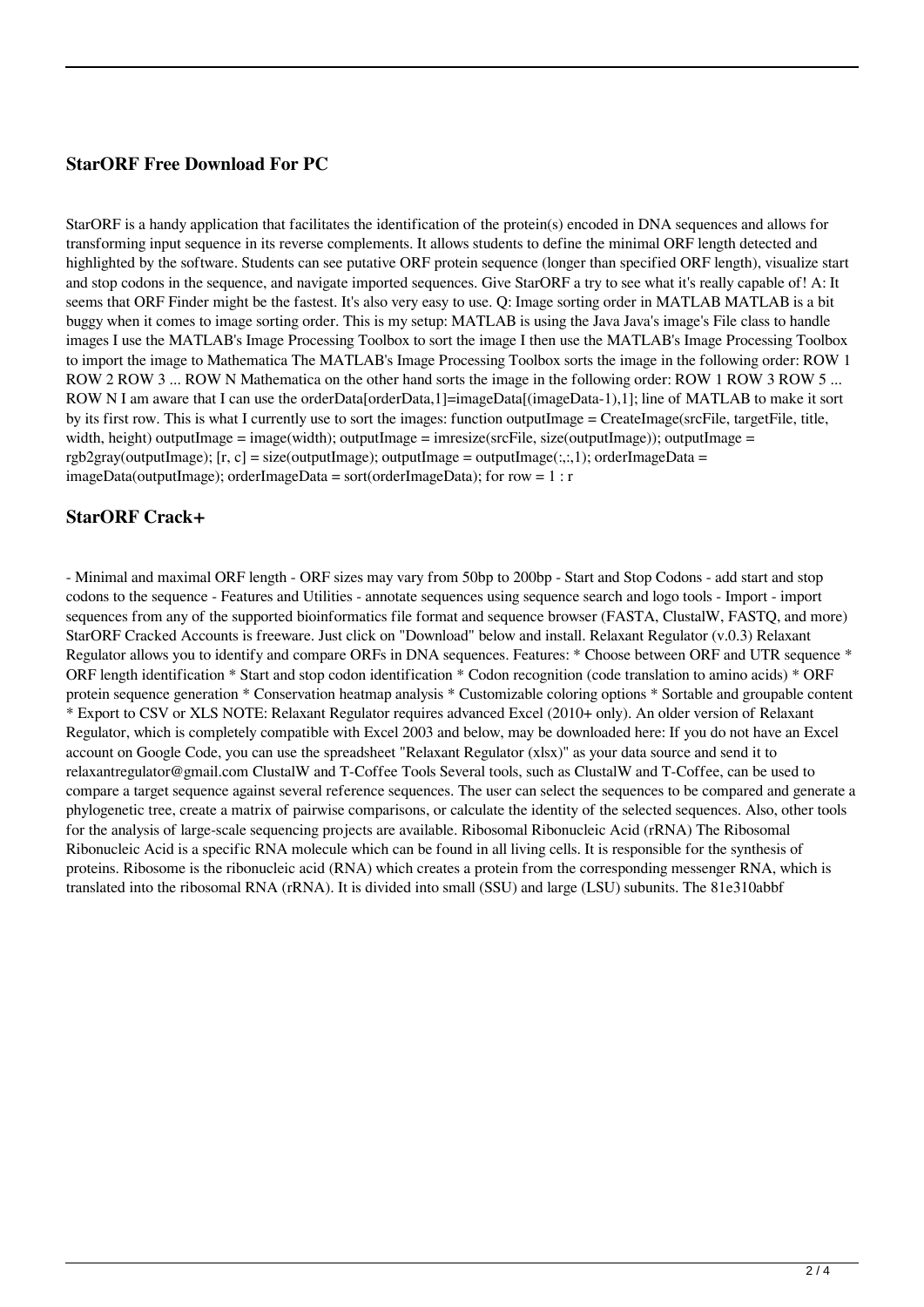#### **StarORF Crack Product Key**

• \*\*Highlights putative ORFs\*\*: when the Minimal ORF Length (MOL) is set as the minimum number of amino acid residues that compose the putative ORF, StarORF recognizes the putative ORFs and makes them noticeable. It also predicts the beginning and the end of ORFs. • \*\*Transforms input sequences\*\*: after entering a DNA sequence in the text box, the sequence is highlighted and converted into the reverse complement. Students can download the transformed DNA sequence in text and manipulate it as much as they want! • \*\*Defines the minimal ORF length\*\*: when the minimal ORF length is specified, StarORF recognizes only the putative ORFs that are longer than the specified length. • \*\*Navigates sequences\*\*: after StarORF is launched, it allows the user to navigate through imported sequences and explore the sequences while highlighting putative ORFs. • \*\*Transforms start and stop codons\*\*: after the sequence is transformed into its reverse complement, the first and the last amino acid in the sequence are highlighted to indicate the beginning and the end of the ORFs. • \*\*Views start and stop codons\*\*: the user can also see the first and the last amino acid in the ORF in the GUI window. • \*\*Views the protein sequence\*\*: the first and the last amino acid in the ORF are highlighted to indicate the beginning and the end of the protein. • \*\*Downloads ORF sequence\*\*: the student can download the protein sequence, if he/she desires. StarORF Instructional Video: StarORF Manual Download: This is an Open Educational Resource to be used in conjunction with the lecture "Biotechnology in Microbiology" at UBC. It contains information about: • principles of molecular biology • important enzymes and their functions in the cell • DNA replication • genetic recombination • antibiotic production • genetically modified organisms • safety and environmental issues • future directions of biotechnology This is an Open Educational Resource to be used in conjunction with the lecture "Biotechnology in Microbiology" at UBC. It contains information about: • principles of molecular biology

#### **What's New In?**

1. StarORF is a useful application for the identification of the ORFs in DNA sequence data. It takes input sequences that may be in the form of FASTA files, Fastq files or GeneBank FASTA files and highlights the ORFs in the sequences in a circular fashion. If a nucleotide or a polypeptide sequence is given as an input, the corresponding amino acid sequence is highlighted. If no ORF is found, a simple button "no ORF found" appears in the dialog box. StarORF has the following distinct features: a. The input sequences may be nucleotide sequences only or can be both nucleotide and amino acid sequences. b. The program is capable of recognizing the protein-coding regions in both prokaryotes and eukaryotes. c. The program can recognize the ORF sequence and the protein sequence of any length, specified by the user. d. The program can detect the ORF sequence and report protein sequence of any length, specified by the user. e. The software has a 'track ORF' button which allows the user to see the ORF sequence or protein sequence of the specified length. f. The program can also recognize the stop codon in the sequences. g. The program also allows the user to identify the start codon in the sequence, since it is the first nucleotide of the open reading frame in which translation is initiated. h. The output data can be saved as a text file. i. The ORF length, protein length and track ORF button are all configurable. j. User can define the minimal ORF length in the program. k. The program is also capable of converting the input sequence data into their corresponding reverse complements. l. This program can also be used to highlight the start and stop codons in an imported sequence data. StarORF Usage: Step 1: StarORF is very intuitive. The tool is easy to operate and can be mastered by non-programmers in short time. The application comes with a simple interface as shown below. Click on the input sequence, or amino acid or nucleotide sequence or protein sequence to start highlighting the ORF region. Step 2: The program has an option to generate a text file that is useful to carry out the further analysis on the sequences. The output data can be saved as a text file or exported to the clipboard and then pasted into the next tool. StarORF Output: At the top of the screen, a track ORF button appears, if the input is either a nucleotide or polypeptide sequence. The button allows the user to see the ORF or protein sequence of the specified length. StarORF Script: The StarORF application is a script tool with the following options available